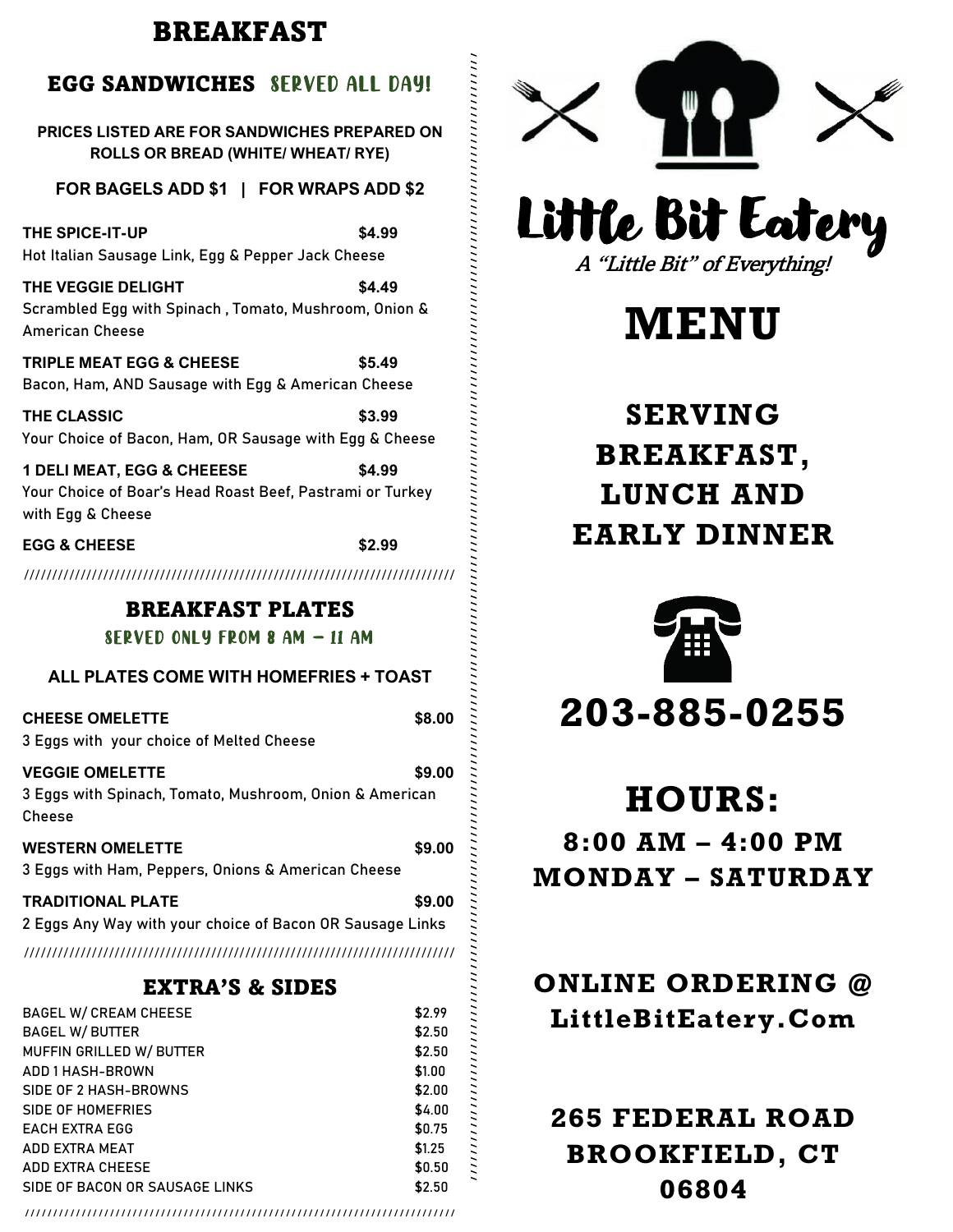# HOMEMADE SOUPS

| <b>CHICKEN NOODLE</b>             | BOWL   \$5.25        | <b>QUART   \$9.25</b> |
|-----------------------------------|----------------------|-----------------------|
| <b>PASTA FAGIOLI</b>              | BOWL   \$5.25        | <b>QUART   \$9.25</b> |
| <b>MINESTRONE (VEGAN)</b>         | BOWL   \$5.25        | <b>QUART   \$9.25</b> |
| <b>CREAMY FRENCH ONION (VEG.)</b> | BOWL   \$5.25        | <b>QUART   \$9.25</b> |
| NEW! CHILI (BEEF OR CHICKEN)      | <b>BOWL   \$6.25</b> | QUART   \$12.25       |

# GARDEN SALAD'S

### **GARDEN SALAD**

Mixed Greens & Romaine Lettuce, Shredded Carrots & Cabbage, Cherry Tomatoes, Cucumbers, Black Olives & Croutons SIDE SALAD | \$5.00 MEDIUM | \$6.00 LARGE | \$8.00

### **GARDEN SALAD WITH CHICKEN**

Your Choice of Grilled Chicken, Cajun Grilled Chicken, OR Breaded Chicken Cutlet over our Garden Salad SMALL | \$10.00 LARGE | \$12.00

### **ONE SCOOP SALAD**

A Scoop of our Homemade Chicken Salad, Egg Salad, OR Tuna Salad over our Garden Salad SMALL | \$10.00 LARGE | \$12.00

### **THREE SCOOP SALAD**

One Scoop of our Homemade Chicken Salad, Egg Salad,AND Tuna Salad over our Garden Salad LARGE SIZE ONLY | \$13.00

### **CHEF SALAD**

Boar's Head Ham, Genoa Salami & Mozzarella Cheese over our Garden Salad

SMALL | \$10.00 LARGE | \$12.00

### **TRIPLE MEAT SALAD**

Boar's Head Ham, Turkey, Roast Beef & Swiss Cheese over our Garden Salad SMALL | \$10.50 LARGE | \$12.50

### **CAESAR SALAD**

Romaine Lettuce, Shredded Parmesan Cheese, Croutons & Caesar Dressing

SMALL | \$7.00 LARGE | \$9.00 ADD CHICKEN | \$3.00

### **GREEK SALAD**

Feta Cheese, Kalamata Olives, Bell Peppers, Red Onions, Cherry Tomatoes, Cucumbers, Shredded Carrots & Cabbage over Mixed Greens & Romaine Lettuce. Served with Italian Vinaigrette LARGE SIZE ONLY | \$11.00 ADD CHICKEN | \$3.00

### **CAPRESE SALAD**

Fresh Mozzarella Cheese, Sliced Tomatoes, Fresh Basil, Roasted Red Peppers, Black Olives, and Red Onions over Mixed Greens & Romaine Lettuce. Served with Balsamic Vinaigrette LARGE SIZE ONLY | \$10.00 ADD CHICKEN | \$3.00

### **AVOCADO SALAD**

Ripe Avocado, Cucumbers, Cherry Tomatoes & Red Onions over Mixed Greens & Romaine Lettuce. Served with Lemon Vinaigrette LARGE SIZE ONLY | \$10.00 ADD CHICKEN | \$3.00

### **SPINACH SALAD**

Bacon, Fresh Mushrooms, Swiss Cheese, Boiled Egg, Cherry Tomatoes, Cucumbers, Red Onions, Black Olives, Croutons and Shredded Carrots & Cabbage over Baby Spinach

LARGE SIZE ONLY 1 \$10.00 ADD CHICKEN 1 \$3.00

# DRESSING CHOICES

Italian Vinaigrette, Lemon Vinaigrette, Balsamic Vinaigrette, Creamy Italian, Ranch, French, Parmesan Peppercorn, Bleu Cheese, Russian, Honey Mustard, Caesar, or Oil + Vinegar | Extra Dressing add \$0.50 |

# APPETIZERS & SIDES

| <b>CHICKEN WINGS</b><br>BBQ   Buffalo   Teriyaki   Mango Habanero                     | 8   \$14   12   \$18 | 201\$24          |
|---------------------------------------------------------------------------------------|----------------------|------------------|
| <b>CHICKEN TENDERS</b><br>4 Piece with Honey Mustard                                  |                      | \$6.95           |
| <b>BUFFALO CHICKEN TENDERS</b><br>4 Piece with Bleu Cheese Dressing                   |                      | \$7.95           |
| <b>HOMEMADE FRIED ZUCCHINI STICKS</b><br>Served with Homemade Tomato Sauce            |                      | \$7.00           |
| <b>FRIED CHEESE RAVIOLI'S</b><br>10 Piece with Homemade Tomato Sauce                  |                      | \$8.00           |
| <b>HOMEMADE FRIED MOZZARELLA STICKS</b><br>3 Piece with Homemade Tomato Sauce         |                      | \$5.00           |
| <b>CREAM CHEESE JALAPENO POPPERS</b><br>8 Piece with Homemade Tomato Sauce            |                      | \$8.00           |
| <b>FISH &amp; CHIPS</b><br>3 Piece Fried Cod + French Fries. Served with Tartar Sauce |                      | \$10.00          |
| <b>GARLIC BREAD</b><br>With Melted Mozzarella Cheese Add                              |                      | \$4.00<br>\$1.00 |
| <b>SIDE OF BROCCOLI RABE GARLIC &amp; OIL</b>                                         |                      | \$7.00           |
| SIDE OF BROCCOLI FLORETS GARLIC & OIL                                                 |                      | \$5.00           |
| <b>SIDE OF 2 MEAT BALLS</b>                                                           |                      | \$5.00           |
| SIDE OF 2 SAUSAGES (SWEET/HOT)                                                        |                      | \$5.00           |

|                             | <b>FRIES &amp; MORE</b> |            |
|-----------------------------|-------------------------|------------|
| <b>FRENCH FRIES</b>         | <b>SM   \$4</b>         | $LG$   \$7 |
| <b>CURLY FRIES</b>          | $SM$   \$5              | $LG$   \$8 |
| <b>SWEET POTATO FRIES</b>   | SM   \$5                | $LG$   \$8 |
| <b>BATTERED ONION RINGS</b> | SM   \$5                | $LG$   \$8 |

# **SANDWICHES FROM THE GRILL**

**PHILLY CHEESESTEAK 6-Inch | \$8.50 Grinder / Wrap | \$11.00**  Steak, American Cheese, Sauteed Mushroom, Peppers & Onions

**CHICKEN CHEESESTEAK 6-inch | \$8.50 Grinder / Wrap | \$11.00**  Chicken, American Cheese, Sautéed Mushrooms, Peppers & Onions

| <b>PASTRAMI REUBEN</b>                                                               | Made on Rye Bread        | 1 \$9.00   |
|--------------------------------------------------------------------------------------|--------------------------|------------|
| Boar's Head Pastrami, Swiss Cheese, Sauerkraut & Russian Dressing                    |                          |            |
| <b>TURKEY REUBEN</b><br>Boar's Head Turkey, Swiss Cheese, Our Own Coleslaw & Russian | <b>Made on Rye Bread</b> | \$9.00     |
| <b>GRILLED CHEESE   White, Whole Wheat or Rye  </b>                                  |                          | $1$ \$4.00 |
| TUNA MELT   White, Whole Wheat or Rye                                                |                          | 1\$8.00    |
| B.L.T   White, Whole Wheat or Rye   \$7.50                                           | Grinder / Wrap   \$10.00 |            |

# **½ lb. BURGERS**

| 1/2 LB Patty on Brioche Bun with Lettuce, Tomato & Onions             |        |
|-----------------------------------------------------------------------|--------|
| <b>REGULAR BURGER</b>                                                 | \$8.00 |
| <b>CHEESEBURGER</b>                                                   | \$8.50 |
| <b>BACON BURGER</b>                                                   | \$9.00 |
| <b>BACON CHEESEBURGER</b>                                             | \$9.50 |
| <b>MAKE IT DELUXE ADD</b>                                             | \$2.00 |
| <b>DELUXE</b> = Served with your choice of French Fries, Sweet Potato |        |
| Fries, Curly Fries OR Onions Rings + Pickles                          |        |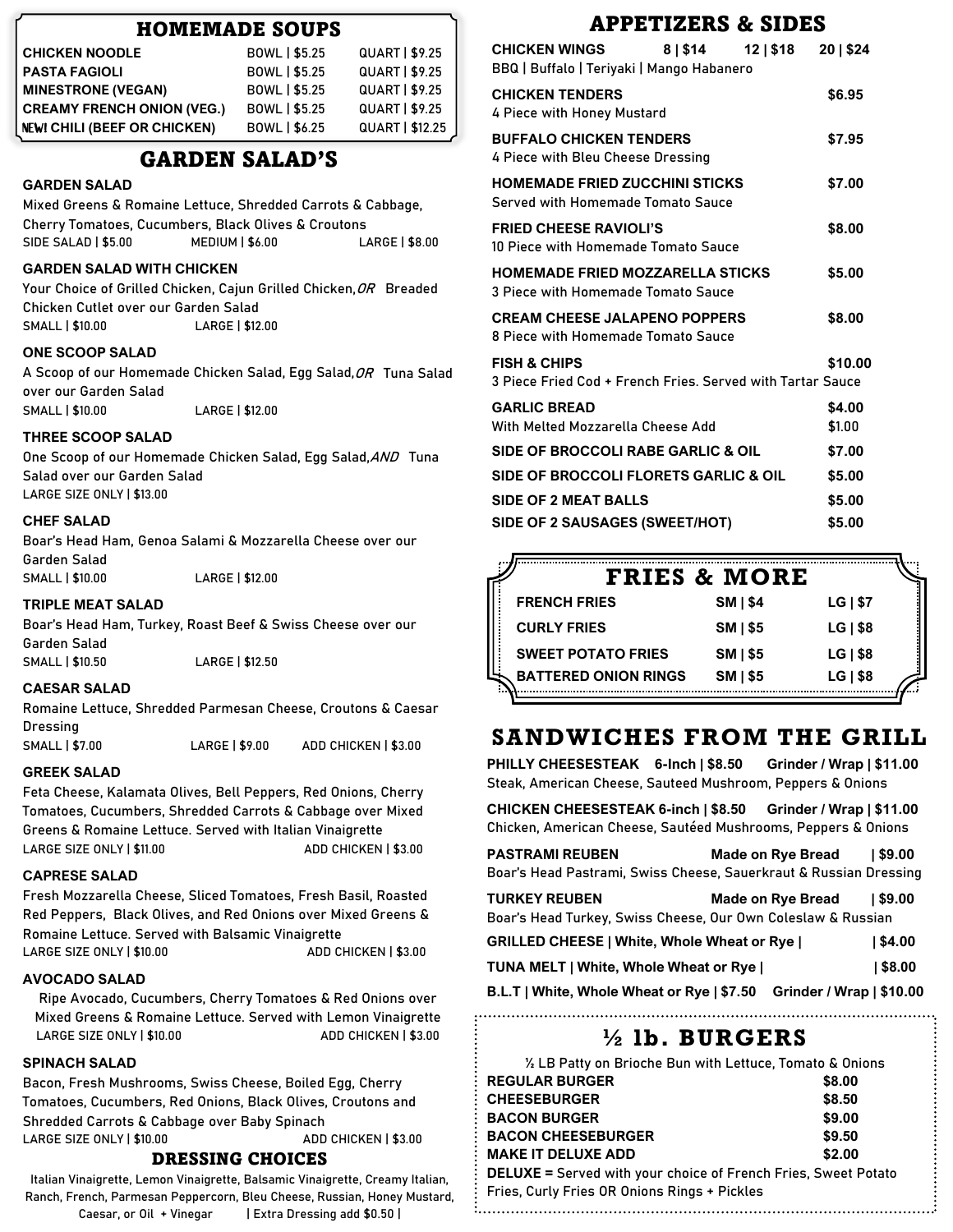# ///////////////////////////////////////////////////////////////////////////////////////////////////////////////////////////////// **SANDWICHES**

BREAD CHOICES: HARD ROLLS, 6-INCH GRINDERS, 12-INCH GRINDERS & WRAPS (PLAIN,WHOLE WHEAT, SPINACH, TOMATO BASIL) AND SLICED BREAD: WHITE, WHOLE WHEAT AND RYE

**ITALIAN COMBO – On a Roll | \$8.00 12-Inch / Wrap |\$11.00** Boar's Head Ham, Salami, Pepperoni, Provolone Cheese, Lettuce, Tomato, Onion, Mayo & Italian Vinaigrette

**AMERICAN COMBO – On a Roll | \$8.00 12-Inch / Wrap | \$11.00** Boar's Head Turkey, Salami, American Cheese, Lettuce, Tomato, Onion, Mayo & Italian Vinaigrette

**TRIPLE MEAT – On a Roll | \$8.50 12-Inch / Wrap | \$11.00** Turkey, Ham, Roast Beef, Swiss Cheese, Lettuce, Tomato & Mayo

**ROAST BEEF & PROVOLONE - Roll | \$8.50 12-Inch / Wrap | \$11.00**  Boar's Head Roast Beef, Provolone Cheese, Lettuce, Tomato, Onion & Homemade Horseradish Mayo

**ROAST BEEF & CHEDDAR - Roll | \$8.50 12-Inch / Wrap | \$11.00**  Boar's Head Roast Beef, Cheddar Cheese, Lettuce, Tomato, Onion, Mayo & Italian Vinaigrette

**THE "LITTLE BIT" – On a Roll | \$8.25 12-Inch / Wrap | \$11.00** Boar's Head Turkey, Bacon, Avocado, Lettuce, Tomato & Mayo

**SUN-DRIED TURKEY – On a Roll | \$8.00 12-Inch / Wrap | \$11.00** Boar's Head Turkey, Swiss Cheese, Spinach, Tomato & Homemade Sun-Dried Tomato Mayo

**THE B.S.T - On a Roll | \$8.00 12-Inch / Wrap | \$11.00** Bacon, Swiss Cheese, Spinach, Tomato & Sun-Dried Tomato Mayo

**PROSCIUTTO & MOZZ – On a Roll | \$8.25 12-Inch / Wrap | \$11.00**  Prosciutto, Fresh Mozzarella Cheese, Roasted Red Peppers & Balsamic Vinaigrette

NEW! **FISH FILET SANDWICH \$8.00**  Breaded and Fried Flounder, Cheddar Cheese, Lettuce, Tomato & Tartar Sauce on a Brioche Bun

NEW! **THE DRUNK CHICKEN SANDWICH \$10.00** Breaded & Fried Chicken Cutlet, Homemade Fried Mozzarella "Square" and Our Own Vodka Sauce on a Hard Roll

NEW! **THE INFERNO CHICKEN SANDWICH \$10.00** Cajun Grilled Chicken, Homemade Fried Pepper-Jack Cheese "Square", Lettuce, Tomato & Ranch Dressing on a Hard Roll

## NEW! **EGGPLANT PESTO PANINI \$11.00**

**EGG SALAD B.L.T – On a Roll | \$8.00 Grinder / Wrap | \$11.00**  Homemade Egg Salad, Bacon, Lettuce & Tomato

**LOADED CHICKEN SALAD - Roll | \$8.25 Grinder / Wrap | \$11.00**  Homemade Chicken Salad, Avocado, Bacon, Lettuce & Tomato

**TUNA SALAD – On a Roll | \$8.00 Grinder / Wrap | \$11.00**  Homemade Tuna Salad, Lettuce, Tomato & Onions

**CHICKEN CLUB – On a Roll | \$8.25 Grinder / Wrap | \$11.00**  Grilled OR Breaded Chicken Cutlet, Bacon, Mozzarella Cheese, Lettuce, Tomato & Mayo

**CHICKEN BACON RANCH - Roll | \$8.25 Grinder / Wrap | \$11.00**  Grilled OR Breaded Chicken Cutlet, Bacon, American Cheese, Lettuce, Tomato & Ranch Dressing

**CALIFORNIA CHICKEN - Roll | \$8.50 Grinder / Wrap | \$11.00**  Cajun Grilled Chicken, Bacon, Cheddar Cheese, Lettuce, Tomato, Avocado & Homemade Sriracha Aioli

**SOUTHWEST CHICKEN - Roll | 8.50 Grinder / Wrap | \$11.00**  Breaded Chicken Cutlet, Bacon, Pepper Jack Cheese, Lettuce, Tomato, Avocado & Homemade Chipotle Mayo

**RUSSIAN CHICKEN -on a Roll | \$8.25 Grinder / Wrap | \$11.00**  Breaded Chicken Cutlet, Melted Muenster Cheese, Bacon, Lettuce, Tomato & Russian Dressing

**BUFFALO CHICKEN – On a Roll | \$8.25 Grinder / Wrap | \$11.00**  Buffalo Chicken Tenders, Lettuce, Tomato, Bleu Cheese Dressing & Hot Sauce

**CHICKEN CAESAR – On a Roll | \$8.00 Grinder / Wrap | \$11.00**  Grilled OR Breaded Chicken Cutlet, Lettuce, Shredded Parmesan Cheese & Caesar Dressing

**CHICKEN FETA – On a Roll | \$8.00 Grinder / Wrap | \$11.00**  Grilled OR Breaded Chicken Cutlet, Spinach, Tomato, Feta Cheese & Italian OR Balsamic Vinaigrette

**BBQ PULLED PORK – On a Roll | \$8.50 Grinder / Wrap | \$11.00**  House Roasted Pork tossed in BBQ Sauce with Melted Cheddar Cheese & Avocado

| <b>PANINI'S</b>                                                                                                           |                                 | <b>PARMIGIAN GRINDERS</b>                                                                                                  |                             |                          |
|---------------------------------------------------------------------------------------------------------------------------|---------------------------------|----------------------------------------------------------------------------------------------------------------------------|-----------------------------|--------------------------|
| UBAN PANINI                                                                                                               | \$11.00                         | <b>CHICKEN PARM</b>                                                                                                        | 6-Inch $  $8.00$            | 12-Inch / Wrap   \$11.00 |
| ouse Roasted Pork, Ham, Swiss Cheese, Coleslaw & Pickles                                                                  |                                 | <b>CHICKEN &amp; EGGPLANT</b>                                                                                              | 6-Inch   $$8.25$            | 12-Inch / Wrap   \$11.00 |
| n Ciabatta Bread. Made with your choice of Mustard or Mayo                                                                |                                 | <b>EGGPLANT PARM</b>                                                                                                       | 6-Inch $  $8.00$            | 12-Inch / Wrap   \$11.00 |
| HICKEN CUTLET PANINI                                                                                                      | \$11.00                         | NEW! VEAL PARM 12-INCH ONLY                                                                                                |                             | 12-Inch $ $11.95$        |
| readed Chicken Cutlet, Fresh Mozzarella Cheese, Prosciutto,<br>ot Cherry Peppers & Balsamic Vinaigrette on Ciabatta Bread |                                 | <b>MEATBALL PARM</b>                                                                                                       | 6-Inch $  $8.00$            | 13-Inch / Wrap   \$11.00 |
|                                                                                                                           |                                 | <b>SAUSAGE PARM</b>                                                                                                        | 6-Inch $  $8.00$            | 12-Inch / Wrap   \$11.00 |
| HICKEN PESTO PANINI<br>\$11.00                                                                                            | <b>SHRIMP PARM 12-INCH ONLY</b> |                                                                                                                            | 12-Inch   \$11.95           |                          |
| rilled OR Breaded Chicken Cutlet, Fresh Mozzarella Cheese,                                                                |                                 | <b>THE CHICK-A-RONI</b>                                                                                                    | 6-Inch $\frac{1}{2}$ \$8.25 | 12-Inch   \$11.00        |
| oasted Red Peppers & Pesto on Ciabatta Bread                                                                              |                                 | Chicken Parm on Garlic Bread with Pepperoni                                                                                |                             |                          |
| W! EGGPLANT PESTO PANINI<br>readed and Fried Eggplant, Fresh Mozzarella Cheese, Roasted                                   | \$11.00                         | SUPER CHICKEN PARM 6-Inch   \$8.25<br>Chicken Cutlet with Cheddar Cheese, Prosciutto & Tomato Sauce<br>Ξ.                  |                             | 12-Inch / Wrap   \$11.00 |
| ed Peppers & Pesto on Ciabatta Bread                                                                                      |                                 | EGGPLANT FLORENTINE 6-Inch   \$8.25 12-Inch / Wrap   \$11.00<br>Fried Eggplant, Creamed Spinach, Mozzarella & Tomato Sauce |                             |                          |

ADD SAUTEED PEPPERS & ONIONS | \$1.00